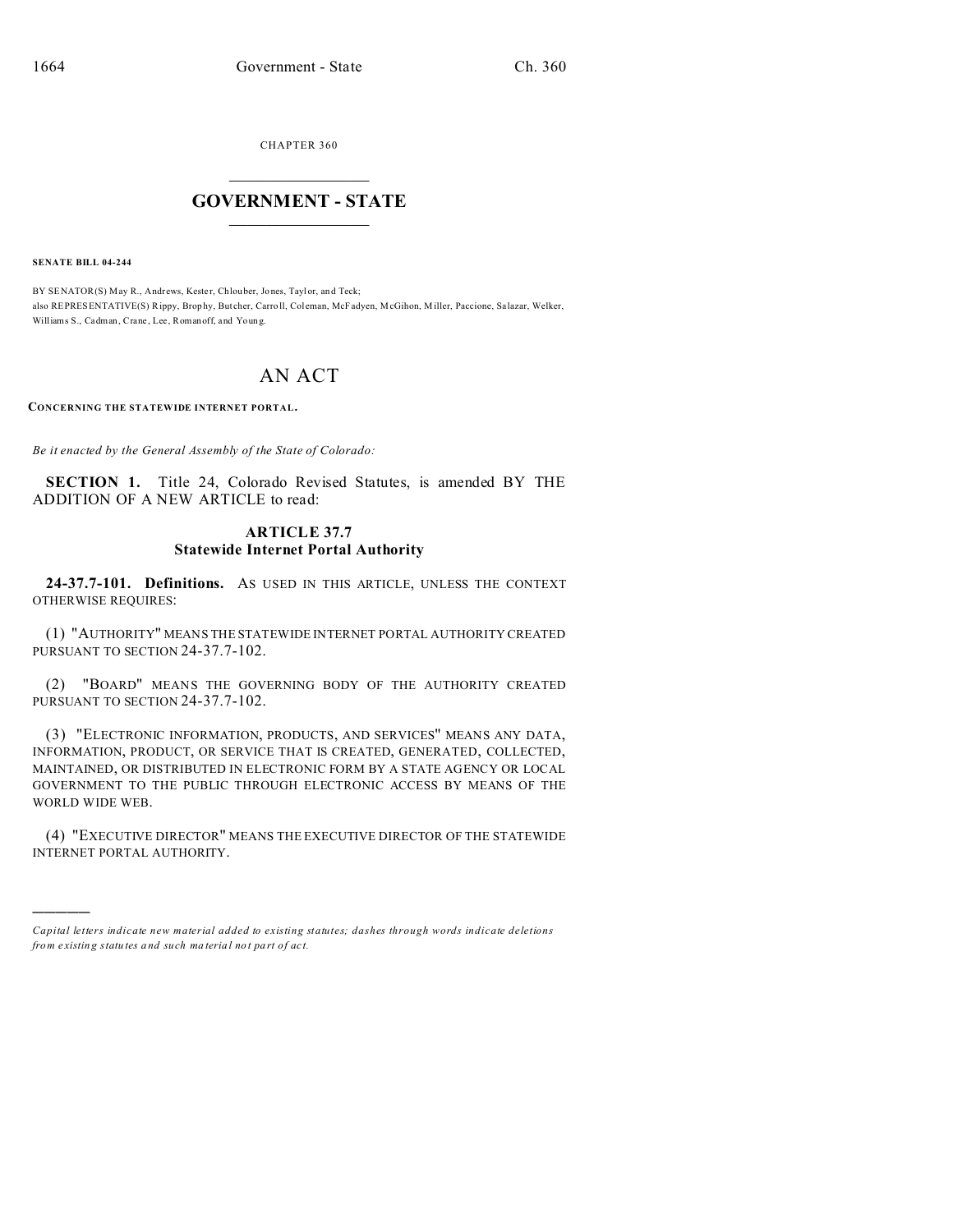(5) "LOCAL GOVERNMENT" MEANS THE GOVERNMENT OF ANY COUNTY, CITY AND COUNTY, HOME RULE OR STATUTORY CITY, TOWN, SPECIAL DISTRICT, SCHOOL DISTRICT, OR OTHER POLITICAL SUBDIVISION OF THE STATE.

(6) "STATE AGENCY" SHALL HAVE THE SAME MEANING AS PROVIDED IN SECTION 24-37.5-102 (5).

(7) "STATEWIDE INTERNET PORTAL" MEANS THE OFFICIALLY DESIGNATED ELECTRONIC INFORMATION DELIVERY SYSTEM BY WHICH ELECTRONIC INFORMATION, PRODUCTS, AND SERVICES ARE PROVIDED VIA THE INTERNET.

(8) "STATEWIDE INTERNET PORTAL INTEGRATOR" MEANS THE PRIVATE VENDOR SELECTED TO PROVIDE GOODS AND SERVICES NEEDED TO IMPLEMENT AND OPERATE THE STATEWIDE INTERNET PORTAL.

**24-37.7-102. Statewide internet portal authority - creation - board.** (1) THERE IS HEREBY CREATED AN INDEPENDENT PUBLIC BODY POLITIC AND CORPORATE TO BE KNOWN AS THE STATEWIDE INTERNET PORTAL AUTHORITY. THE AUTHORITY SHALL BE A BODY CORPORATE AND A POLITICAL SUBDIVISION OF THE STATE AND SHALL NOT BE AN AGENCY OF THE STATE GOVERNMENT AND SHALL NOT BE SUBJECT TO ADMINISTRATIVE DIRECTION BY ANY DEPARTMENT, COMMISSION, BOARD, OR AGENCY OF THE STATE.

(2) THE GOVERNING BODY OF THE AUTHORITY SHALL BE A BOARD OF DIRECTORS THAT SHALL CONSIST OF THE FOLLOWING ELEVEN VOTING MEMBERS:

(a) THE SECRETARY OF STATE;

(b) THE HEAD OF ONE OF THE OFFICES IN THE OFFICE OF THE GOVERNOR APPOINTED BY THE GOVERNOR;

(c) THE EXECUTIVE DIRECTORS OF THREE PRINCIPAL DEPARTMENTS OF THE STATE APPOINTED BY THE GOVERNOR. NO EXECUTIVE DIRECTOR MAY APPOINT A DESIGNEE TO SERVE ON THE BOARD.

(d) TWO MEMBERS FROM THE PRIVATE SECTOR WHO EXHIBIT A BACKGROUND IN INFORMATION MANAGEMENT AND TECHNOLOGY AND WHO ARE USERS OF ELECTRONIC INFORMATION, PRODUCTS, AND SERVICES OR INFORMATION TECHNOLOGY SERVICES THAT ARE OFFERED THROUGH THE PRIVATE SECTOR APPOINTED BY THE GOVERNOR WITH THE CONSENT OF THE SENATE. THE MEMBERS FROM THE PRIVATE SECTOR SHALL SERVE FOR TERMS OF FOUR YEARS EACH; EXCEPT THAT, OF THOSE MEMBERS FIRST APPOINTED TO THE BOARD, THE TERMS OF OFFICE SHALL BE AS FOLLOWS: ONE SHALL BE APPOINTED FOR TWO YEARS AND ONE SHALL BE APPOINTED FOR THREE YEARS.

(e) ONE MEMBER REPRESENTING THE JUDICIAL DEPARTMENT OF THE STATE APPOINTED BY THE CHIEF JUSTICE OF THE SUPREME COURT;

(f) ONE MEMBER OF THE SENATE APPOINTED BY THE PRESIDENT OF THE SENATE AND ONE MEMBER OF THE HOUSE OF REPRESENTATIVES APPOINTED BY THE SPEAKER OF THE HOUSE OF REPRESENTATIVES, BOTH OF WHOM SHALL EXHIBIT A BACKGROUND IN INFORMATION MANAGEMENT AND TECHNOLOGY OR WHO HAVE EXPERIENCE AS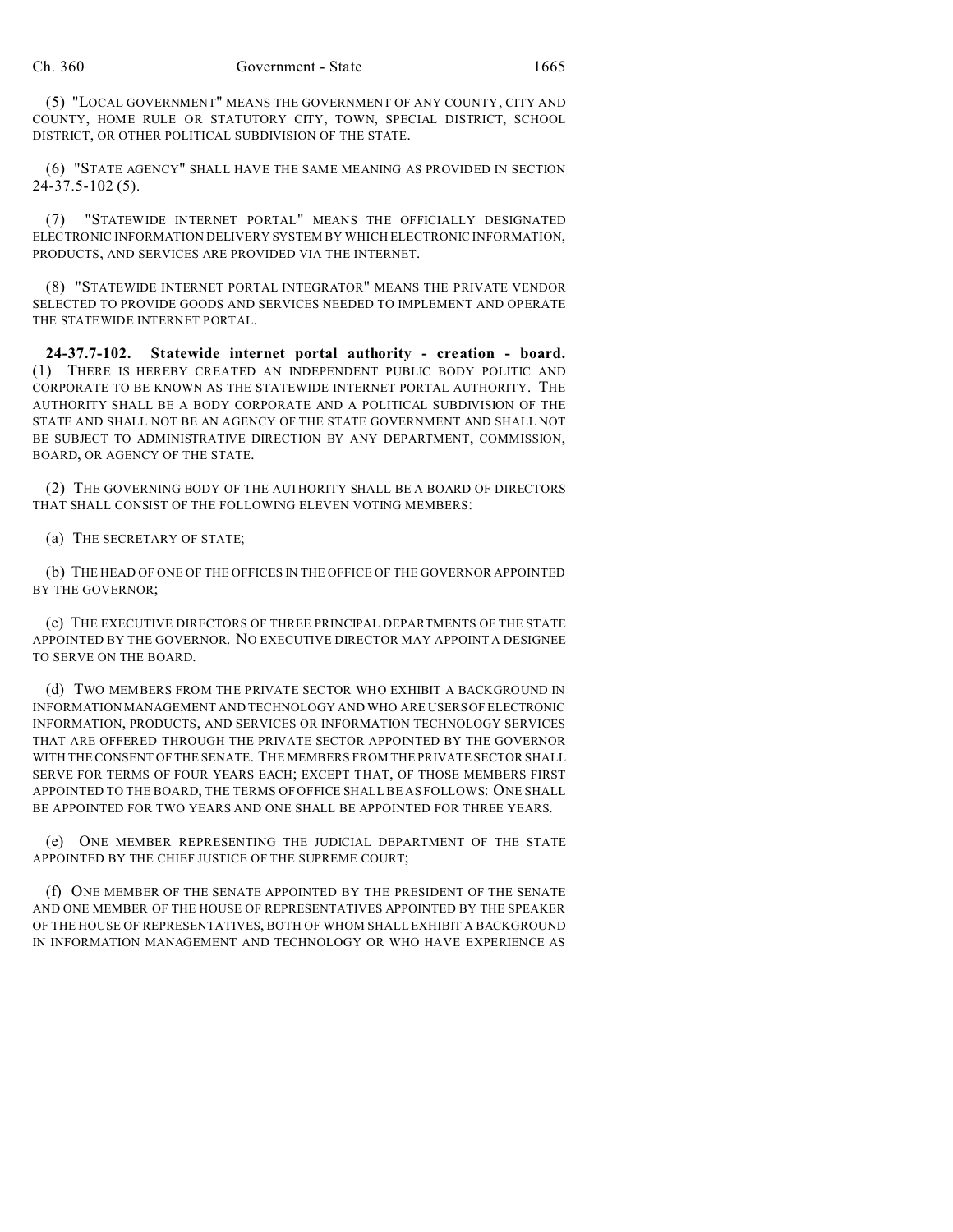MEMBERS OF AN OVERSIGHT COMMITTEE FOR INFORMATION MANAGEMENT AND TECHNOLOGY; AND

(g) ONE MEMBER REPRESENTING LOCAL GOVERNMENT APPOINTED BY THE GOVERNOR WITH THE CONSENT OF THE SENATE.

(3) THE CHIEF TECHNOLOGY OFFICER OF THE OFFICE OF INNOVATION AND TECHNOLOGY SHALL SERVE AS AN EX OFFICIO NONVOTING MEMBER OF THE BOARD.

(4) THE BOARD MAY APPOINT SUCH ADDITIONAL NONVOTING MEMBERS TO THE BOARD AS IT DEEMS NECESSARY. ADDITIONAL MEMBERS APPOINTED PURSUANT TO THIS SUBSECTION (4) SHALL NOT BE INCLUDED IN DETERMINING WHETHER A QUORUM IS PRESENT.

(5) EACH MEMBER SHALL SERVE UNTIL HIS OR HER SUCCESSOR HAS BEEN APPOINTED AND QUALIFIED. THE PERSON MAKING THE ORIGINAL APPOINTMENT SHALL FILL ANY VACANCY BY APPOINTMENT FOR THE REMAINDER OF AN UNEXPIRED TERM.

(6) THE BOARD SHALL ANNUALLY ELECT A CHAIRPERSON OF THE AUTHORITY FROM THOSE MEMBERS OF THE BOARD WHO ARE ELECTED OFFICIALS SERVING ON THE BOARD AND SHALL ANNUALLY ELECT ANOTHER MEMBER AS SECRETARY.

(7) ANY APPOINTED MEMBER OF THE BOARD MAY BE REMOVED BY HIS OR HER APPOINTING AUTHORITY FOR MISCONDUCT, INCOMPETENCE, OR NEGLECT OF DUTY. ACTIONS CONSTITUTING NEGLECT OF DUTY SHALL INCLUDE, BUT NOT BE LIMITED TO, THE FAILURE OF BOARD MEMBERS TO ATTEND THREE CONSECUTIVE MEETINGS OR AT LEAST THREE-FOURTHS OF THE MEETINGS OF THE BOARD IN ANY ONE CALENDAR YEAR.

(8) NEITHER THE MEMBERS OF THE AUTHORITY NOR ANY PERSON AUTHORIZED BY THE AUTHORITY TO ACT IN AN OFFICIAL CAPACITY SHALL BE HELD PERSONALLY LIABLE FOR ANY ACT UNDERTAKEN PURSUANT TO THE PROVISIONS OF THIS ARTICLE.

**24-37.7-103. Meetings of board - quorum - expenses.** (1) ALL MEETINGS OF THE BOARD OF DIRECTORS SHALL BE SUBJECT TO THE PROVISIONS OF SECTION 24-6-402. NO BUSINESS OF THE BOARD OF DIRECTORS SHALL BE TRANSACTED EXCEPT AT A REGULAR OR SPECIAL MEETING AT WHICH A QUORUM CONSISTING OF AT LEAST A MAJORITY OF THE TOTAL VOTING MEMBERSHIP OF THE BOARD IS PRESENT. ANY ACTION OF THE BOARD OF DIRECTORS SHALL REQUIRE THE AFFIRMATIVE VOTE OF A MAJORITY OF THE VOTING MEMBERS PRESENT AT ANY MEETING AT WHICH A QUORUM IS PRESENT.

(2) MEMBERS OF THE BOARD SHALL SERVE WITHOUT COMPENSATION BUT SHALL BE REIMBURSED FOR ALL NECESSARY EXPENSES INCURRED IN THE PERFORMANCE OF THEIR DUTIES UNDER THIS ARTICLE. ANY PAYMENTS TO BOARD MEMBERS PURSUANT TO THIS SUBSECTION (2) SHALL BE PAID FROM MONEYS OF THE AUTHORITY.

**24-37.7-104. Powers of the statewide internet portal authority.** (1) IN ADDITION TO ANY OTHER POWERS GRANTED TO THE AUTHORITY IN THIS ARTICLE, THE AUTHORITY SHALL HAVE THE FOLLOWING POWERS:

(a) TO HAVE THE DUTIES, PRIVILEGES, IMMUNITIES, RIGHTS, LIABILITIES, AND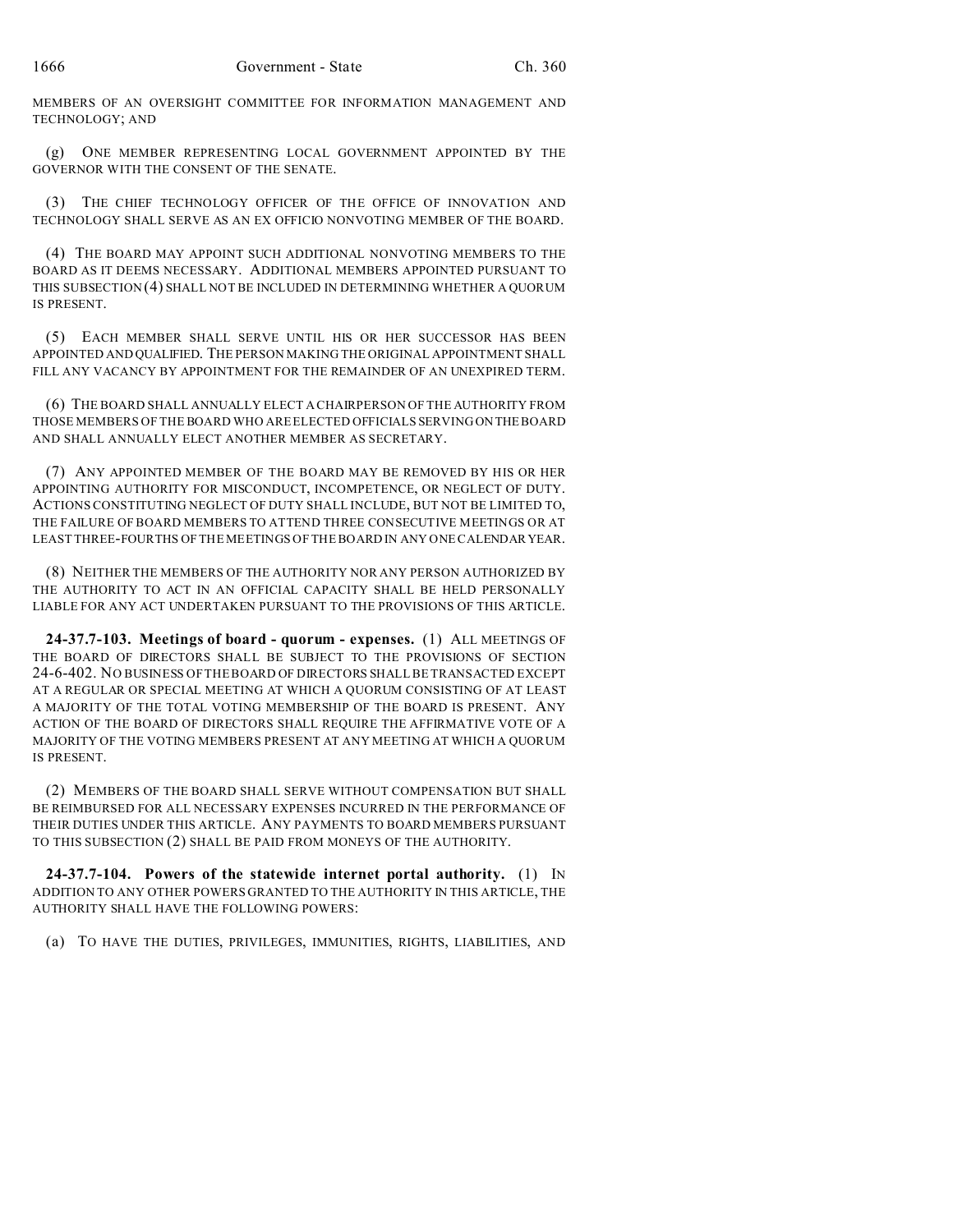DISABILITIES OF A BODY CORPORATE AND POLITICAL SUBDIVISION OF THE STATE;

(b) TO HAVE PERPETUAL EXISTENCE AND SUCCESSION;

(c) TO ADOPT, HAVE, AND USE A SEAL AND TO ALTER THE SAME AT ITS PLEASURE;

(d) TO SUE AND BE SUED;

(e) TO ENTER INTO ANY CONTRACT OR AGREEMENT NOT INCONSISTENT WITH THIS ARTICLE OR THE LAWS OF THIS STATE AND TO AUTHORIZE THE EXECUTIVE DIRECTOR TO ENTER INTO CONTRACTS, EXECUTE ALL INSTRUMENTS, AND DO ALL THINGS NECESSARY OR CONVENIENT IN THE EXERCISE OF THE POWERS GRANTED IN THIS ARTICLE AND TO SECURE THE PAYMENT OF BONDS;

(f) TO BORROW MONEY AND TO ISSUE BONDS EVIDENCING THE SAME;

(g) TO PURCHASE, LEASE, TRADE, EXCHANGE, OR OTHERWISE ACQUIRE, MAINTAIN, HOLD, IMPROVE, MORTGAGE, LEASE, SELL, AND DISPOSE OF PERSONAL PROPERTY, WHETHER TANGIBLE OR INTANGIBLE, OR ANY INTEREST THEREIN; AND TO PURCHASE, LEASE, TRADE, EXCHANGE, OR OTHERWISE ACQUIRE REAL PROPERTY OR ANY INTEREST THEREIN AND TO MAINTAIN, HOLD, IMPROVE, MORTGAGE, LEASE, OR OTHERWISE TRANSFER SUCH REAL PROPERTY, SO LONG AS SUCH TRANSACTIONS DO NOTINTERFERE WITH THE MISSION OF THE AUTHORITY AS SPECIFIED IN SECTION 24-37.7-105;

(h) TO ACQUIRE SPACE, EQUIPMENT, SERVICES, SUPPLIES, AND INSURANCE NECESSARY TO CARRY OUT THE PURPOSES OF THIS ARTICLE;

(i) TO DEPOSIT ANY MONEYS OF THE AUTHORITY IN ANY BANKING INSTITUTION WITHIN THE STATE OR IN ANY DEPOSITORY AUTHORIZED IN SECTION 24-75-603, AND TO APPOINT, FOR THE PURPOSE OF MAKING SUCH DEPOSITS, ONE OR MORE PERSONS TO ACT AS CUSTODIANS OF THE MONEYS OF THE AUTHORITY, WHO SHALL GIVE SURETY BONDS IN SUCH AMOUNTS AND FORM AND FOR SUCH PURPOSES AS THE BOARD OF DIRECTORS REQUIRES;

(j) TO CONTRACT FOR AND TO ACCEPT ANY GIFTS, GRANTS, OR LOANS OF FUNDS, PROPERTY, OR ANY OTHER AID IN ANY FORM FROM THE FEDERAL GOVERNMENT, THE STATE, ANY STATE AGENCY, OR ANY OTHER SOURCE, OR ANY COMBINATION THEREOF, AND TO COMPLY, SUBJECT TO THE PROVISIONS OF THIS ARTICLE, WITH THE TERMS AND CONDITIONS THEREOF;

(k) TO HAVE AND EXERCISE ALL RIGHTS AND POWERS NECESSARY OR INCIDENTAL TO OR IMPLIED FROM THE SPECIFIC POWERS GRANTED IN THIS ARTICLE, WHICH SPECIFIC POWERS SHALL NOT BE CONSIDERED AS A LIMITATION UPON ANY POWER NECESSARY OR APPROPRIATE TO CARRY OUT THE PURPOSES AND INTENT OF THIS ARTICLE;

(l) TO FIX THE TIME AND PLACE OR PLACES AT WHICH ITS REGULAR AND SPECIAL MEETINGS ARE TO BE HELD. MEETINGS SHALL BE HELD ON THE CALL OF THE PRESIDING OFFICER, BUT NO LESS THAN SIX MEETINGS SHALL BE HELD ANNUALLY.

(m) TO ADOPT AND FROM TIME TO TIME AMEND OR REPEAL BYLAWS AND RULES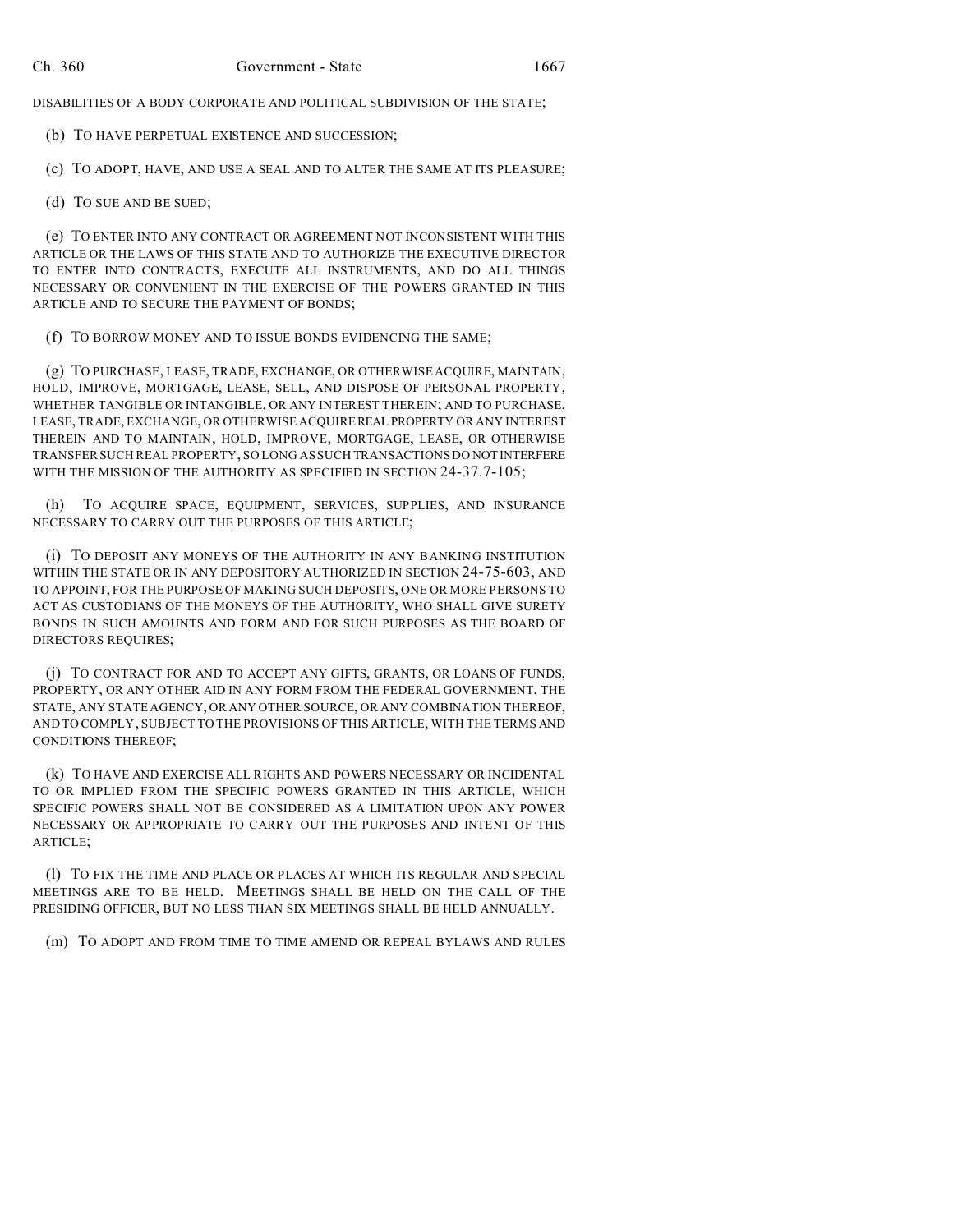AND REGULATIONS CONSISTENT WITH THE PROVISIONS OF THIS ARTICLE; EXCEPT THAT ARTICLE 4 OF THIS TITLE SHALL NOT APPLY TO THE PROMULGATION OF ANY POLICIES, PROCEDURES, RULES, OR REGULATIONS OF THE AUTHORITY;

(n) TO APPOINT A TREASURER OF THE BOARD AND SUCH OTHER OFFICERS AS THE BOARD OF DIRECTORS MAY DETERMINE AND PROVIDE FOR THEIR DUTIES AND TERMS OF OFFICE;

(o) TO APPOINT AN EXECUTIVE DIRECTOR AND SUCH AGENTS, EMPLOYEES, AND PROFESSIONAL AND BUSINESS ADVISERS AS MAY FROM TIME TO TIME BE NECESSARY IN ITS JUDGMENT TO ACCOMPLISH THE PURPOSES OF THIS ARTICLE, TO FIX THE COMPENSATION OF SUCH EXECUTIVE DIRECTOR, EMPLOYEES, AGENTS, AND ADVISERS, AND TO ESTABLISH THE POWERS AND DUTIES OF ALL SUCH AGENTS, EMPLOYEES, AND OTHER PERSONS CONTRACTING WITH THE AUTHORITY;

(p) TO WAIVE, BY SUCH MEANS AS THE AUTHORITY DEEMS APPROPRIATE, THE EXEMPTION FROM FEDERAL INCOME TAXATION OF INTEREST ON THE AUTHORITY'S BONDS, NOTES, OR OTHER OBLIGATIONS PROVIDED BY THE FEDERAL "INTERNAL REVENUE CODE OF 1986", AS AMENDED, OR ANY OTHER FEDERAL STATUTE PROVIDING A SIMILAR EXEMPTION;

(q) TO MAKE AND EXECUTE AGREEMENTS, CONTRACTS, OR OTHER INSTRUMENTS NECESSARY OR CONVENIENT TO THE EXERCISE OF THE POWERS AND FUNCTIONS OF THE AUTHORITY UNDER THIS ARTICLE, INCLUDING BUT NOT LIMITED TO CONTRACTS WITH ANY PERSON, FIRM, CORPORATION, STATE AGENCY, LOCAL GOVERNMENT, OR OTHER ENTITY. ALL STATE AGENCIES AND LOCAL GOVERNMENTS ARE HEREBY AUTHORIZED TO ENTER INTO AND DO ALL THINGS NECESSARY TO PERFORM ANY SUCH ARRANGEMENT OR CONTRACT WITH THE AUTHORITY.

(r) TO ARRANGE FOR GUARANTIES OR INSURANCE OF ITS BONDS, NOTES, OR OTHER OBLIGATIONS BY THE FEDERAL GOVERNMENT OR BY ANY PRIVATE INSURER, AND TO PAY ANY PREMIUMS THEREFOR.

(2) THE AUTHORITY SHALL NOT ENTER INTO A CONTRACT WITH A STATEWIDE PORTAL INTEGRATOR UNLESS THE STATEWIDE PORTAL INTEGRATOR WAS CHOSEN BY THE AUTHORITY PURSUANT TO AREQUEST FOR PROPOSALS ISSUED BY THE AUTHORITY.

(3) ANY CURRENT OR PENDING ACTION BY THE OFFICE OF INNOVATION AND TECHNOLOGY RELATING TO A REQUEST FOR PROPOSALS FORTHESTATEWIDE INTERNET PORTAL SHALL BE VOID.

**24-37.7-105. Mission of the authority.** (1) THE MISSION OF THE AUTHORITY IS TO:

(a) DEVELOP THE OFFICIALLY RECOGNIZED STATEWIDE INTERNET PORTAL THAT PROVIDES ONE-STOP ACCESS TO ELECTRONICINFORMATION, PRODUCTS, AND SERVICES IN ORDER TO GIVE MEMBERS OF THE PUBLIC AN ALTERNATIVE WAY TO TRANSACT BUSINESS WITH THE STATE;

(b) PROVIDE ELECTRONIC ACCESS FOR MEMBERS OF THE PUBLIC TO ELECTRONIC INFORMATION, PRODUCTS, AND SERVICES THROUGH THE STATEWIDE INTERNET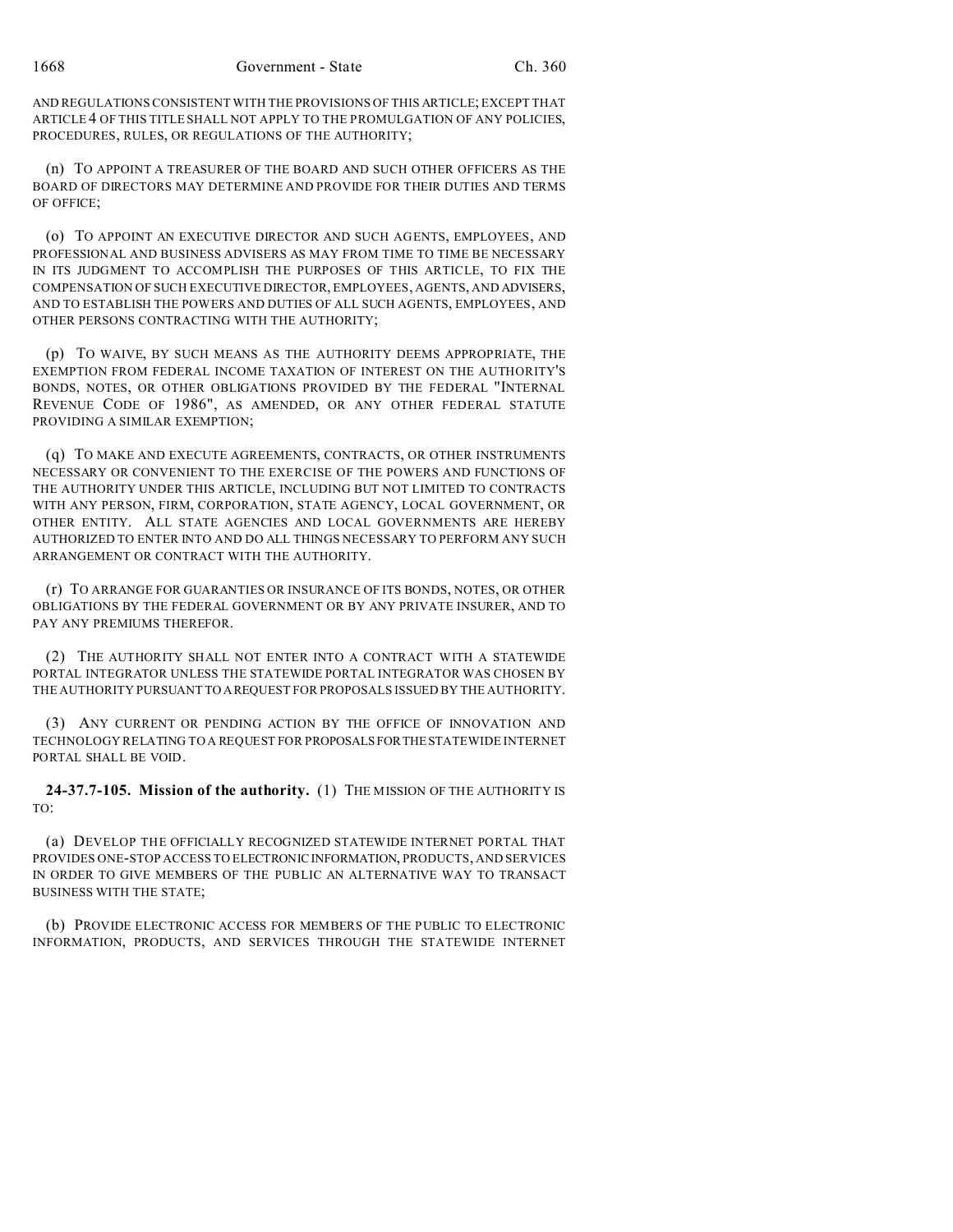PORTAL;

(c) DEVELOP AND ANNUALLY UPDATE A STRATEGIC BUSINESS PLAN FOR THE IMPLEMENTATION, MAINTENANCE, AND ENHANCEMENT OF THE STATEWIDE INTERNET PORTAL, WHICH MAY INCORPORATE COMPONENTS OF THE PRELIMINARY PLAN DEVELOPED BY THE COMMISSION ON INFORMATION MANAGEMENT PURSUANT TO SECTION 24-37.5-203.5 (3);

(d) ISSUE REQUESTS FOR BIDS OR PROPOSALS TO OR CONTRACTS WITH ANY PUBLIC OR PRIVATE PARTIES FOR THE DESIGN, IMPLEMENTATION, OPERATION, AND IMPROVEMENT OF THE DISTRIBUTION OF ELECTRONIC INFORMATION, PRODUCTS, AND SERVICES OR FOR THE SERVICES DESCRIBED IN PARAGRAPH (e) OF THIS SUBSECTION (1), OR BOTH;

(e) ENTER INTO A CONTRACT WITH A STATEWIDE INTERNET PORTAL INTEGRATOR FOR THE DEVELOPMENT, SUPPORT, MAINTENANCE, AND ENHANCEMENT OF THE EQUIPMENT AND SYSTEMS UTILIZED FOR THE STATEWIDE INTERNET PORTAL;

(f) PROVIDE APPROPRIATE ADMINISTRATION AND OVERSIGHT OF THE STATEWIDE INTERNET PORTAL INTEGRATOR;

(g) ENTER INTO CONTRACTS FOR THE PROVISION OF NEW SERVICES RELATED TO THE DISTRIBUTION OF ELECTRONIC INFORMATION, PRODUCTS,ANDSERVICES THROUGH THE STATEWIDE INTERNET PORTAL;

(h) EXPLORE WAYS AND MEANS OF EXPANDING THE AMOUNT AND KIND OF ELECTRONIC INFORMATION, PRODUCTS, AND SERVICES PROVIDED, INCREASING THE UTILITY OF THE ELECTRONIC INFORMATION, PRODUCTS, AND SERVICES PROVIDED AND THE FORM IN WHICH IT IS PROVIDED, AND, WHERE APPROPRIATE, IMPLEMENTING SUCH EXPANSION OR INCREASE;

(i) EXPLORE TECHNOLOGICAL MEANS OF IMPROVING ACCESS FOR MEMBERS OF THE PUBLIC TO ELECTRONIC INFORMATION, PRODUCTS, AND SERVICES, AND, WHERE APPROPRIATE, IMPLEMENT SUCH TECHNOLOGICAL IMPROVEMENTS; AND

(j) EXPLORE OPTIONS FOR EXPANDING THE STATEWIDE INTERNET PORTAL AND ITS SERVICES TO MEMBERS OF THE PUBLIC BY PROVIDING ADD-ON SERVICES SUCH AS ACCESSTO OTHER INFORMATION AND DATABASES OR BY PROVIDING ELECTRONICMAIL AND CALENDARING TO SUBSCRIBERS.

**24-37.7-106. Fees and charges - no modification - new services.** (1) THE AUTHORITY SHALL NOT INCREASE OR DECREASE THE AMOUNT OF ANY CHARGE OR FEE THAT A STATE AGENCY OR LOCAL GOVERNMENT IS AUTHORIZED BY LAW TO IMPOSE FOR ELECTRONIC INFORMATION, PRODUCTS, AND SERVICES.

(2) ACCESS TO ELECTRONIC INFORMATION, PRODUCTS, AND SERVICES THROUGH THE STATEWIDE INTERNET PORTAL SHALL BE CONSISTENT WITH ANY LAW GOVERNING SUCH ACCESS.

(3) NOTHING IN THIS ARTICLE SHALL BE CONSTRUED AS PROVIDING THEAUTHORITY WITH EXCLUSIVE ACCESS TO ELECTRONIC INFORMATION, PRODUCTS, AND SERVICES.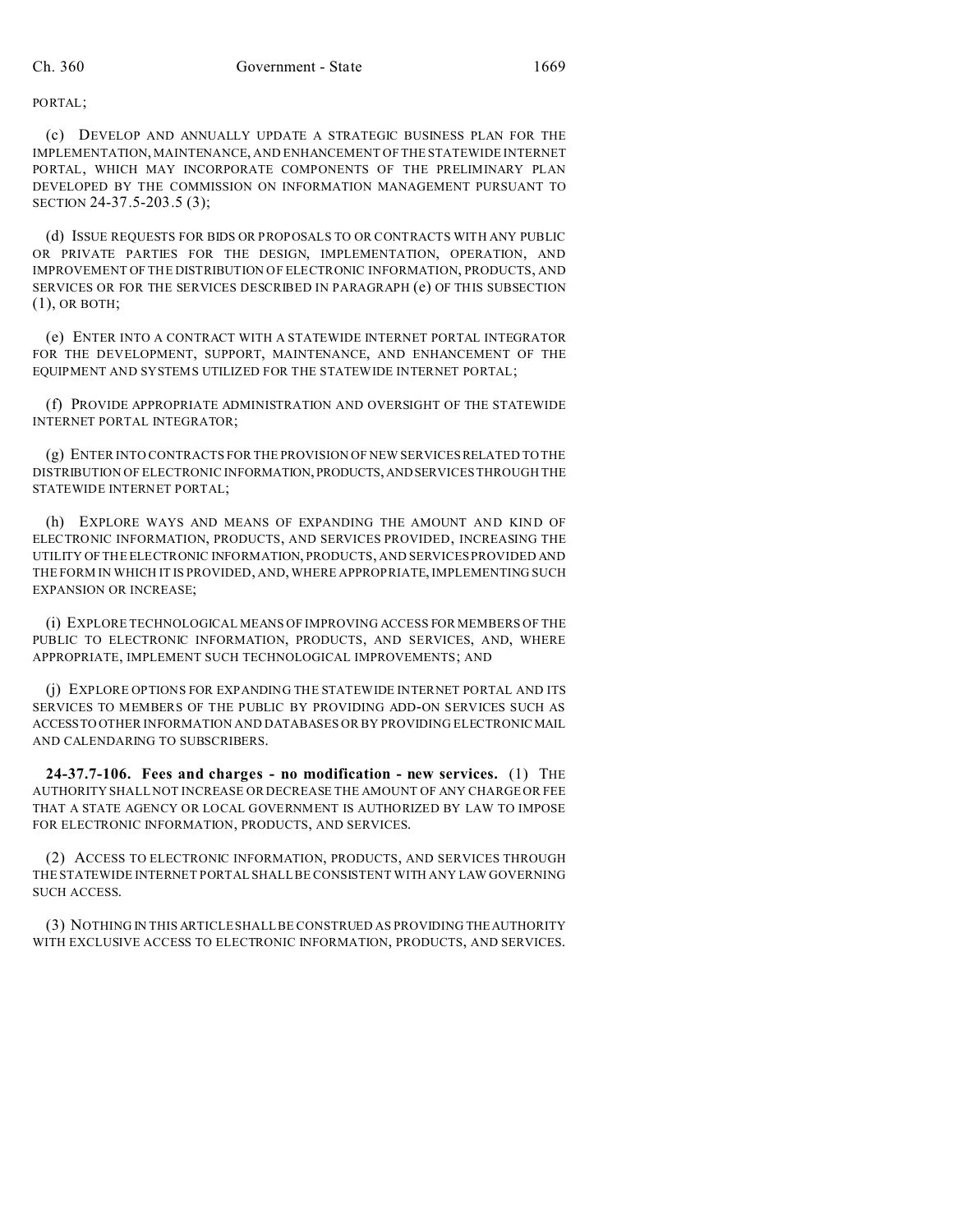**24-37.7-107. Financing.** (1) THE AUTHORITY SHALL FUND ITS OPERATIONSFROM:

(a) FEDERAL MONEYS GRANTED OR ALLOCATED TO THE AUTHORITY;

(b) WEB SITE ADVERTISING;

(c) MONEYS, GOODS, OR IN-KIND SERVICES DONATED FROM PUBLIC OR PRIVATE SOURCES;

(d) MONEYS LOANED TO THE AUTHORITY BY ANY PERSON OR ENTITY; OR

(e) MONEYS DERIVED FROM THE ISSUANCE AND SALE OF BONDS.

**24-37.7-108. Bonds and notes.** (1) THE AUTHORITY MAY, FROM TIME TO TIME, ISSUE BONDS AND NOTES FOR ANY OF ITS CORPORATE PURPOSES. THE BONDS AND NOTES SHALL BE ISSUED PURSUANT TO RESOLUTION OF THE BOARD AND SHALL BE PAYABLE SOLELY OUT OF ALL OR A SPECIFIED PORTION OF THE REVENUES OF THE AUTHORITY AS DESIGNATED BY THE BOARD.

(2) BONDS OF THE AUTHORITY, AS PROVIDED IN THE RESOLUTION OF THE AUTHORITY UNDER WHICH THE BONDS ARE AUTHORIZED OR AS PROVIDED IN A TRUST INDENTURE BETWEEN THE AUTHORITY AND ANY COMMERCIAL OR TRUST COMPANY HAVING FULL TRUST POWERS, MAY:

(a) BE EXECUTED AND DELIVERED BY THE AUTHORITY IN THE FORM, IN DENOMINATIONS, UPON THETERMS AND MATURITIES, AND AT THE TIMES ESTABLISHED BY THE BOARD;

(b) BE SUBJECT TO OPTIONAL OR MANDATORY REDEMPTION PRIOR TO MATURITY WITH OR WITHOUT A PREMIUM;

(c) BE IN FULLY REGISTERED FORM OR BEARER FORM REGISTERABLE AS TO PRINCIPAL OR INTEREST OR BOTH;

(d) BEAR SUCH CONVERSION PRIVILEGES AND BE PAYABLE IN SUCH INSTALLMENTS AND AT SUCH TIMES NOT EXCEEDING TWENTY YEARS FROM THE DATE OF ISSUANCE AS ESTABLISHED BY THE BOARD;

(e) BE PAYABLE AT SUCH PLACE OR PLACES WHETHER WITHIN OR WITHOUT THE STATE AS ESTABLISHED BY THE BOARD;

(f) BEAR INTEREST AT SUCH RATE OR RATES PER ANNUM, WHICH MAY BE FIXED OR VARY ACCORDING TO INDEX, PROCEDURE, OR FORMULA OR AS DETERMINED BY THE AUTHORITY OR ITS AGENTS WITHOUT REGARD TO ANY INTEREST RATE LIMITATION APPEARING IN ANY OTHER LAW OF THE STATE;

(g) BE SUBJECT TO PURCHASE AT THE OPTION OF THE HOLDER OR THE BOARD;

(h) BE EVIDENCED IN THE MANNER ESTABLISHED BY THE BOARD, AND EXECUTED BY THE OFFICERS OF THE AUTHORITY, INCLUDING THE USE OF ONE OR MORE FACSIMILE SIGNATURES SO LONG AS AT LEAST ONE MANUAL SIGNATURE APPEARS ON THE BONDS,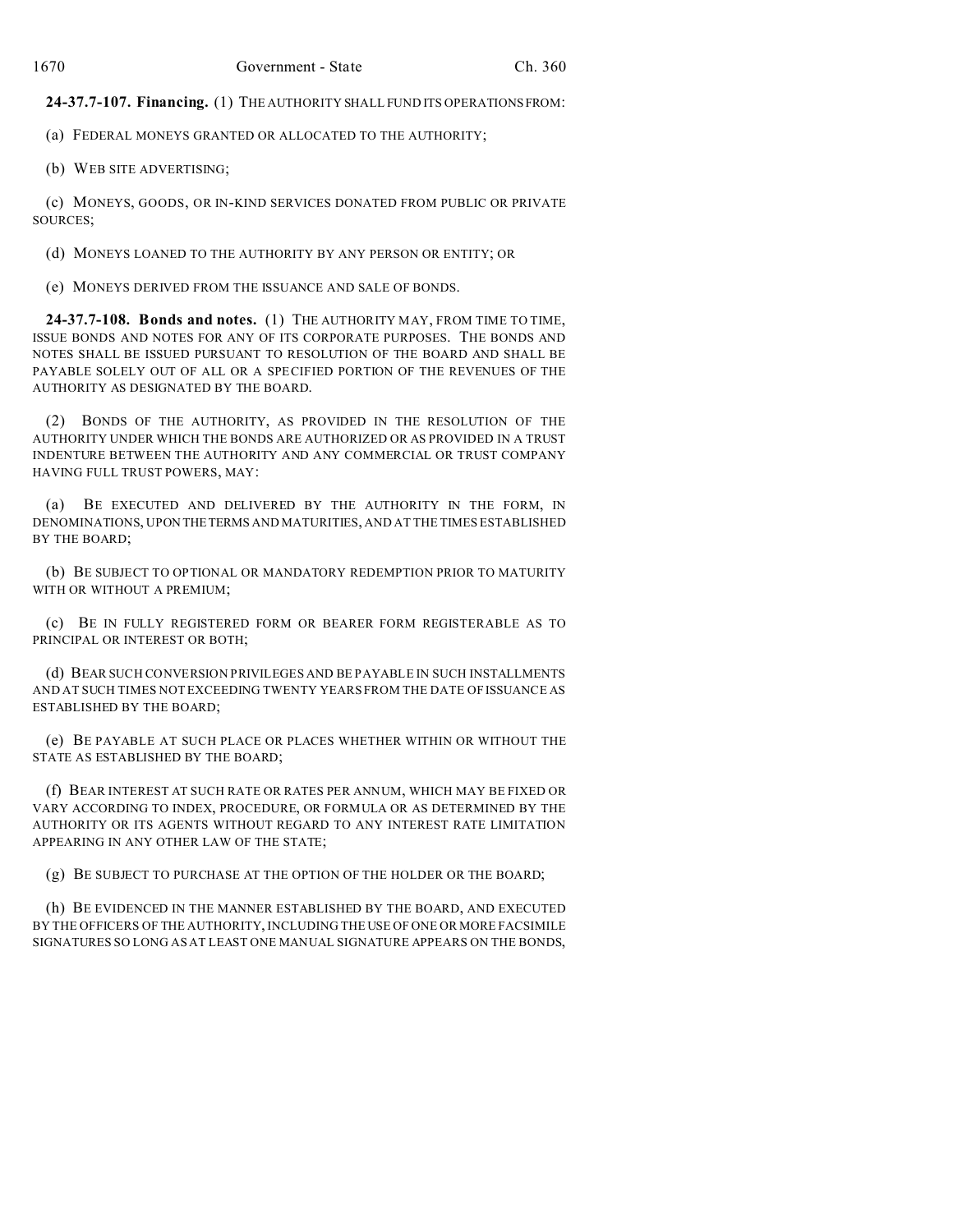WHICH MAY BE EITHER OF AN OFFICER OF THE AUTHORITY OR OF AN AGENT AUTHENTICATING THE SAME;

(i) BE IN THE FORM OF COUPON BONDS THAT HAVE ATTACHED INTEREST COUPONS BEARING A MANUAL OR A FACSIMILE SIGNATURE OF AN OFFICER OF THE AUTHORITY; AND

(j) CONTAIN ANY OTHER PROVISIONS NOT INCONSISTENT WITH THIS ARTICLE.

(3) THE BONDS MAY BE SOLD AT PUBLIC OR PRIVATE SALE AT THE PRICE OR PRICES, IN THE MANNER, AND AT THE TIMES AS DETERMINED BY THE BOARD, AND THE BOARD MAY PAY ALL FEES, EXPENSES, AND COMMISSIONS THAT IT DEEMS NECESSARY OR ADVANTAGEOUS IN CONNECTION WITH THE SALE OF THE BONDS. THE POWER TO FIX THE DATE OF SALE OF THE BONDS, TO RECEIVE BIDS OR PROPOSALS, TO AWARD AND SELL BONDS, TO FIX INTEREST RATES, AND TO TAKE ALL OTHER ACTION NECESSARY TO SELL AND DELIVER THE BONDS MAY BE DELEGATED TO AN OFFICER OR AGENT OF THE AUTHORITY. ANY OUTSTANDING BONDS MAY BE REFUNDED BY THE AUTHORITY PURSUANT TO ARTICLE 56 OF TITLE 11, C.R.S. ALL BONDS AND ANY INTEREST COUPONS APPLICABLE THERETO ARE DECLARED TO BE NEGOTIABLE INSTRUMENTS.

(4) THE RESOLUTION OR TRUST INDENTURE AUTHORIZING THE ISSUANCE OF THE BONDS OR NOTES MAY PLEDGE ALL OR A PORTION OF THE PROPERTY OR REVENUES OF THE AUTHORITY, MAY CONTAIN SUCH PROVISIONS FOR PROTECTING AND ENFORCING THE RIGHTS AND REMEDIES OF HOLDERS OF ANY OF THE BONDS OR NOTES AS THE AUTHORITY DEEMS APPROPRIATE, MAY SET FORTH THE RIGHTS AND REMEDIES OF THE HOLDERS OF ANY OF THE BONDS OR NOTES, AND MAY CONTAIN PROVISIONS THAT THE AUTHORITY DEEMS APPROPRIATE FOR THE SECURITY OF THE HOLDERS OF THE BONDS OR NOTES, INCLUDING BUT NOT LIMITED TO PROVISIONS FOR LETTERS OF CREDIT, INSURANCE, STANDBY CREDIT AGREEMENTS, OR OTHER FORMS OF CREDIT ENSURING TIMELY PAYMENT OF THE BONDS OR NOTES, INCLUDING THE REDEMPTION PRICE OR THE PURCHASE PRICE.

(5) ANY PLEDGE OF REVENUES OR PROPERTY MADE BY THE AUTHORITY OR BY ANY PERSON OR GOVERNMENTAL UNIT WITH WHICH THE AUTHORITY CONTRACTS SHALL BE VALID AND BINDING FROM THE TIME THE PLEDGE IS MADE. THE REVENUES OR PROPERTY SO PLEDGED SHALL IMMEDIATELY BE SUBJECT TO THE LIEN OF SUCH PLEDGE WITHOUT ANY PHYSICAL DELIVERY OR FURTHER ACT, AND THE LIEN OF SUCH PLEDGE SHALL BE VALID AND BINDING AGAINST ALL PARTIES HAVING CLAIMS OF ANY KIND IN TORT, CONTRACT, OR OTHERWISE AGAINST THE PLEDGING PARTY, REGARDLESS OF WHETHER THE PARTY HAS NOTICE OF SUCH LIEN. THE INSTRUMENT BY WHICH THE PLEDGE IS CREATED NEED NOT BE RECORDED OR FILED.

(6) NEITHER THE MEMBERS OF THE BOARD, EMPLOYEES OF THE AUTHORITY, NOR ANY PERSON EXECUTING THE BONDS SHALL BE LIABLE PERSONALLY ON THE BONDS OR NOTES OR SUBJECT TO ANY PERSONAL LIABILITY OR ACCOUNTABILITY BY REASON OF THE ISSUANCE THEREOF.

(7) BONDS AND NOTES ISSUED BY THE AUTHORITY SHALL NOT CONSTITUTE OR BECOME AN INDEBTEDNESS, A DEBT, OR A LIABILITY OF THE STATE. THE BONDS SHALL CONTAIN ON THE FACE THEREOF A STATEMENT TO SUCH EFFECT.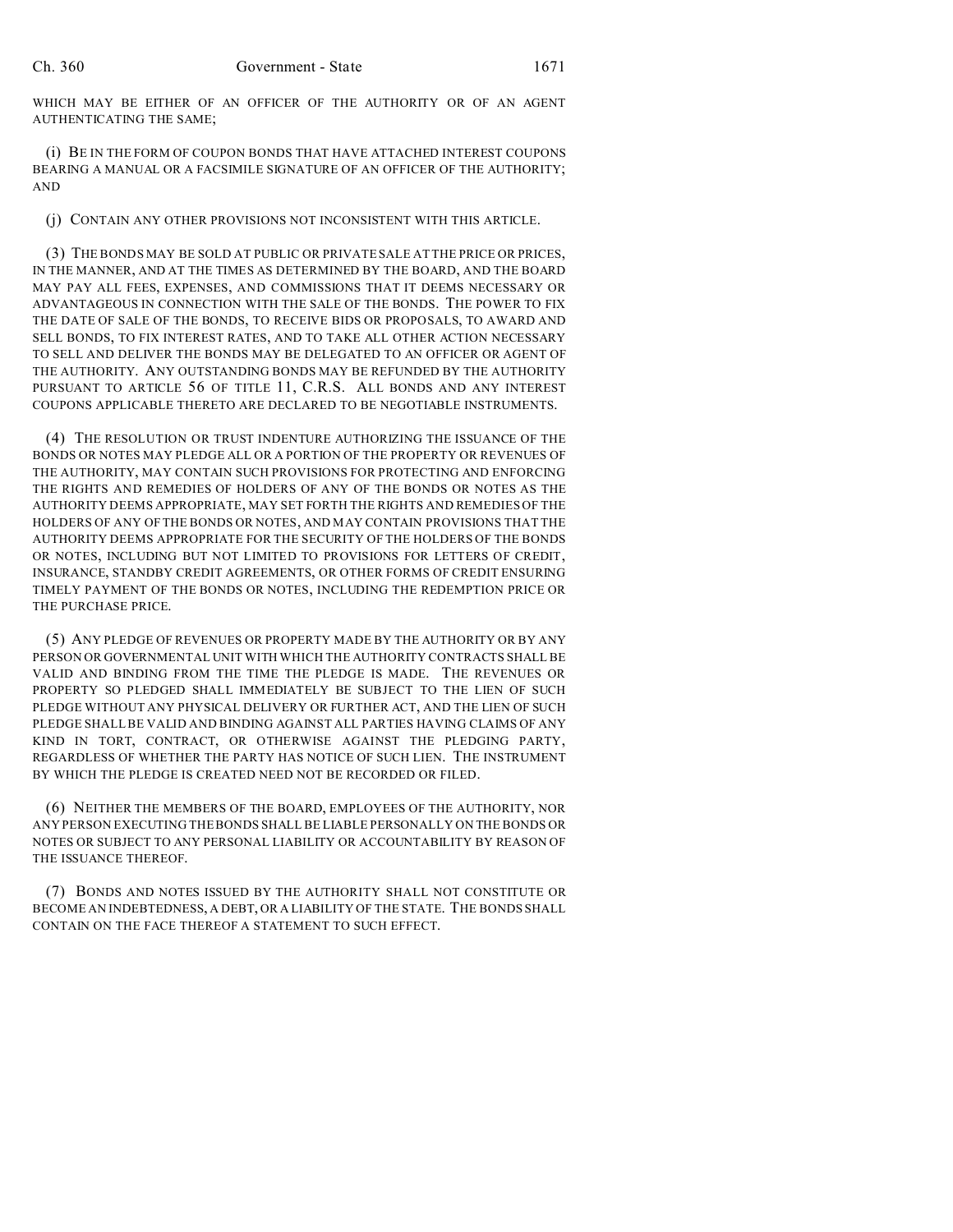(8) THE AUTHORITY MAY PURCHASE ITS BONDS OR NOTES OUT OF ANY AVAILABLE MONEYS AND MAY HOLD, PLEDGE, CANCEL, OR RESELL SUCH BONDS AND NOTES SUBJECT TO AND IN ACCORDANCE WITH AGREEMENTS WITH THE HOLDERS THEREOF.

(9) ANY BONDS, NOTES, OR OTHER SECURITIES ISSUED PURSUANT TO THIS SECTION AND THE INCOME THEREFROM, INCLUDING ANY PROFIT FROM THE SALE THEREOF, SHALL BE EXEMPT FROM ALL TAXATION OF THE STATE OR ANY AGENCY, POLITICAL SUBDIVISION, OR INSTRUMENTALITY OF THE STATE.

**24-37.7-109. Agreement of the state not to limit or alter rights of obligees.** THE STATE HEREBY PLEDGES AND AGREES WITH THE HOLDERS OF ANY BONDS OR NOTES ISSUED UNDER THIS ARTICLE AND WITH THOSE PARTIES WHO ENTER INTO CONTRACT WITH THE AUTHORITY THAT THE STATE WILL NOT LIMIT, ALTER, RESTRICT, OR IMPAIR THE RIGHTS VESTED IN THE AUTHORITY OR THE RIGHTS OR OBLIGATIONS OF ANY PERSON WITH WHICH IT CONTRACTS TO FULFILL THE TERMS OF ANY AGREEMENTS MADE PURSUANT TO THIS ARTICLE. THE STATE FURTHER AGREES THAT IT WILL NOT IN ANY WAY IMPAIR THE RIGHTS OR REMEDIES OF THE HOLDERS OF ANY BONDS OR NOTES OF THE AUTHORITY UNTIL SUCH BONDS OR NOTES HAVE BEEN PAID OR UNTIL ADEQUATE PROVISION FOR PAYMENT HAS BEEN MADE. THE AUTHORITY MAY INCLUDE THIS PROVISION AND UNDERTAKING FOR THE STATE IN SUCH BONDS OR NOTES.

**24-37.7-110. Investments.** THE AUTHORITY MAY INVEST OR DEPOSIT ANY MONEYS IN THE MANNER PROVIDED BY PART 6 OF ARTICLE 75 OF THIS TITLE. IN ADDITION, THE AUTHORITY MAY DIRECT A CORPORATE TRUSTEE THAT HOLDS MONEYS OF THE AUTHORITY TO INVEST OR DEPOSIT SUCH MONEYS IN INVESTMENTS OR DEPOSITS OTHER THAN THOSE SPECIFIED BY SAID PART 6 IF THE BOARD DETERMINES, BY RESOLUTION, THAT THE INVESTMENT OR DEPOSIT MEETS THE STANDARD ESTABLISHED IN SECTION 15-1-304, C.R.S., AND THE INCOME IS AT LEAST COMPARABLE TO INCOME AVAILABLE ON INVESTMENTS OR DEPOSITS SPECIFIED BY SAID PART 6.

**24-37.7-111. Bonds eligible for investment.** ALL BANKS, TRUST COMPANIES, SAVINGS AND LOAN ASSOCIATIONS, INSURANCE COMPANIES, EXECUTORS, ADMINISTRATORS, GUARDIAN TRUSTEES, AND OTHER FIDUCIARIES MAY LEGALLY INVEST ANY MONEYS WITHIN THEIR CONTROL IN ANY BONDS ISSUED UNDER THIS ARTICLE. PUBLIC ENTITIES, AS DEFINED IN SECTION 24-75-601 (1), MAY INVEST PUBLIC FUNDS IN SUCH BONDS ONLY IF THE BONDS SATISFY THE INVESTMENT REQUIREMENTS ESTABLISHED IN PART 6 OF ARTICLE 75 OF THIS TITLE.

**24-37.7-112. Proceeds as trust funds.** ALL MONEYS RECEIVED PURSUANT TO THIS ARTICLE, WHETHER AS PROCEEDS FROM THE SALE OF BONDS, NOTES, OR OTHER OBLIGATIONS OR AS REVENUES OR RECEIPTS, SHALL BE DEEMED TO BE TRUST FUNDS TO BE HELD AND APPLIED SOLELY AS PROVIDED IN THIS ARTICLE. ANY OFFICER, BANK, OR TRUST COMPANY WITH WHICH SUCH MONEYS ARE DEPOSITED SHALL ACT AS TRUSTEE OF SUCH MONEYS AND SHALL HOLD AND APPLY THE SAME FOR THE PURPOSES OF THIS ARTICLE, SUBJECT TO SUCH REGULATIONS AS THE AUTHORITY AND THE RESOLUTION AUTHORIZING THE BONDS, NOTES, OR OTHER OBLIGATIONS OF ANY ISSUE OR THE TRUST AGREEMENT SECURING SUCH OBLIGATIONS PROVIDES.

**24-37.7-113. Annual report.** THE AUTHORITY SHALL SUBMIT TO THE STATE, VETERANS, AND MILITARY AFFAIRS COMMITTEE OF THE SENATE OR ANY OTHER